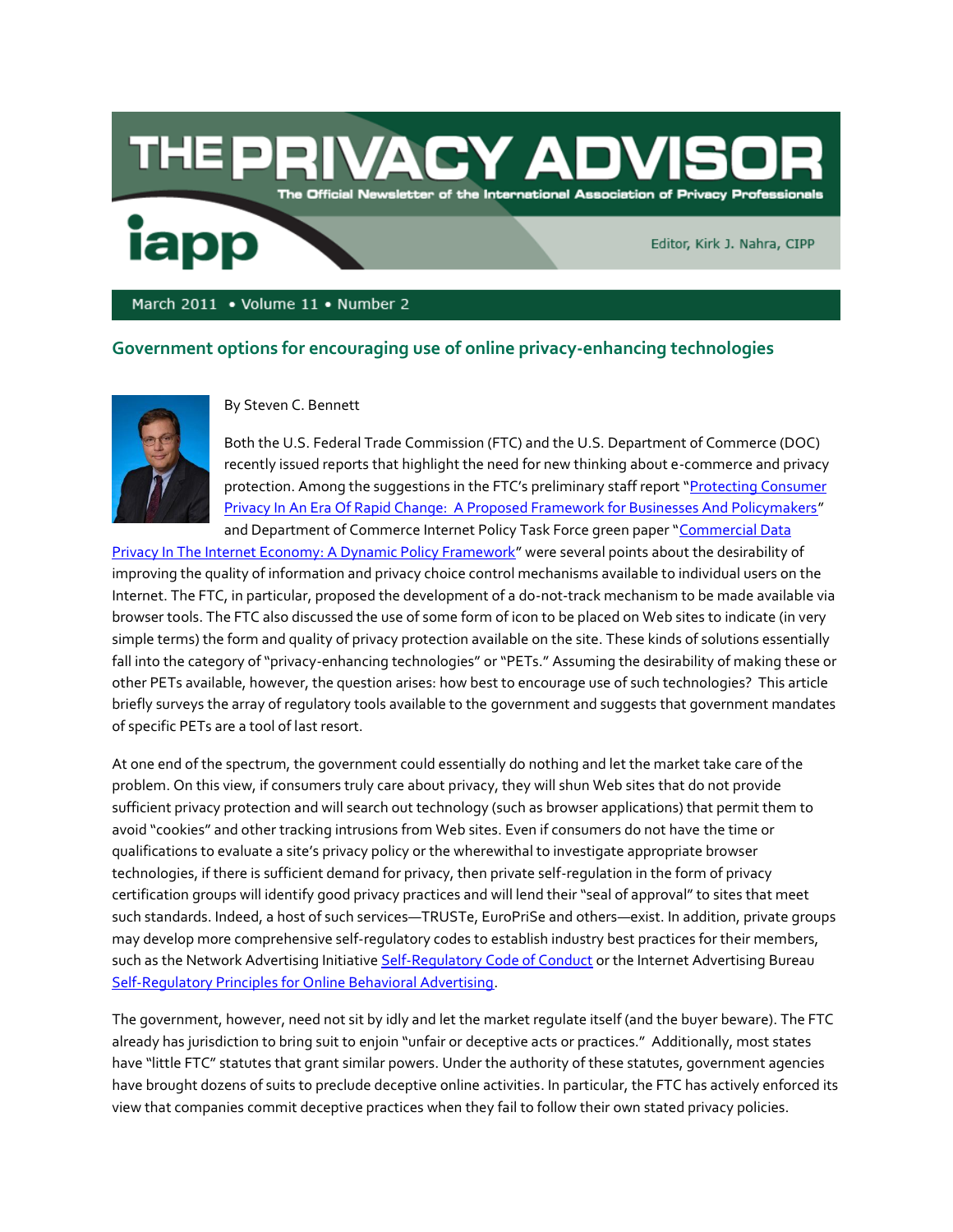Government, moreover, can use the bully pulpit to investigate allegations of systemic privacy violations in online sectors. Indeed, the FTC has conducted nearly a dozen hearings on privacy-related issues in the past decade and has produced a large volume of detailed reports.

But those types of enforcement proceedings do not directly stimulate the market for PETs. The government can do so in a number of ways. Government can encourage innovation in this area by funding research (either directly through support for academic efforts or indirectly through tax incentives to businesses that innovate in this area). Moreover, government can serve as a model user of PETs and can encourage technology development by creating demand for such technology. The federal government, for example, has long required federal agencies to offer [machine-readable privacy policies](http://www.usa.gov/webcontent/reqs_bestpractices/laws_regs/privacy_p3p.shtml) using a system known as the Platform for Privacy Preferences (P3P). Government also can encourage demand by sponsoring public education campaigns.

In addition, government can raise the profile of the issue by making it a high priority for interagency coordination. In the cyberspace security arena, for example, in early 2009, the Obama administration directed an interagency review of national policy. The government team, coupled with representatives from industry, academia, civil liberties, state government and international constituents issued a May 2009 "Cyberspace Policy Review," which, among other things, suggested "bridging previously disparate agency missions" and forming "partnerships with the private sector and academia to articulate coordinated national information and communications infrastructure objectives," including a "national public awareness and education campaign" and government "procurement strategies that will incentivize the market to make more secure products and services available to the public." (See [www.whitehouse.gov/assets/documents.](file:///C:/Users/eleach.IAPP/Desktop/Emily/Pubs%20stuff/Advisor/print%20this%20issue/Jan-Feb%202011/www.whitehouse.gov/assets/documents))

A majo[r report](http://www.dhs.gov/xlibrary/assets/ns_tic.pdf) from the interagency team appeared in June 2010, calling for government to become "early adopter" of technology, to "leverage" buying power as a "significant customer" and to "enhance the business case and marketplace for these solutions." In October 2010, the White House [announced](http://www.whitehouse.gov/search/site/White%20House%20Council%20Launches%20Interagency%20Subcommittee%20On%20Privacy%20%2526%20Internet%20Policy) the creation of a permanent interagency group. This committee, co-chaired by representatives from the Commerce Department and the Justice Department, will operate under the auspices of the National Science and Technology Council with input from more than a dozen cabinet-level and independent federal agencies. The stated purpose of the group is to help formulate policies that will "strike the appropriate balance between the privacy expectations of consumers and the needs of industry, law enforcement and other public safety governmental entities, and other Internet stakeholders." At a minimum, the creation of this permanent entity ensures that the issue will receive high-level attention.

Finally, even if the government wishes to go beyond mere encouragement of the development and implementation of PETs, it need not directly mandate use of such technologies. Rather, many possibilities exist for "co-regulation" in this field. For example, government might establish tax incentives for companies that follow the self-regulatory "best practice" principles (to the extent that such standards incorporate the use of adequate PETs). These, and other incentives (such as government procurement preferences) constitute "carrots" to encourage technology adoption. Conversely, companies that do not adopt "best practice" technologies could be subject to "sticks" (disincentives such as increased reporting requirements).

A variation on this co-regulation notion appears in the implementation of the Children's Online Privacy Protection Act (COPPA). Under COPPA, a safe harbor exists for companies that follow industry self-regulatory guidelines approved by the FTC. Businesses that comply with the safe harbor guidelines are presumptivel[y deemed](http://business.ftc.gov/privacy-and-security) by the FTC to be in compliance with the law. Another form of safe harbor appears in th[e U.S.-EU safe harbor agreement.](http://www.export.gov/safeharbor/eu/index.asp) These co-regulatory approaches, moreover, follow analogous efforts at regulation in other fields, such as environmental pollution.